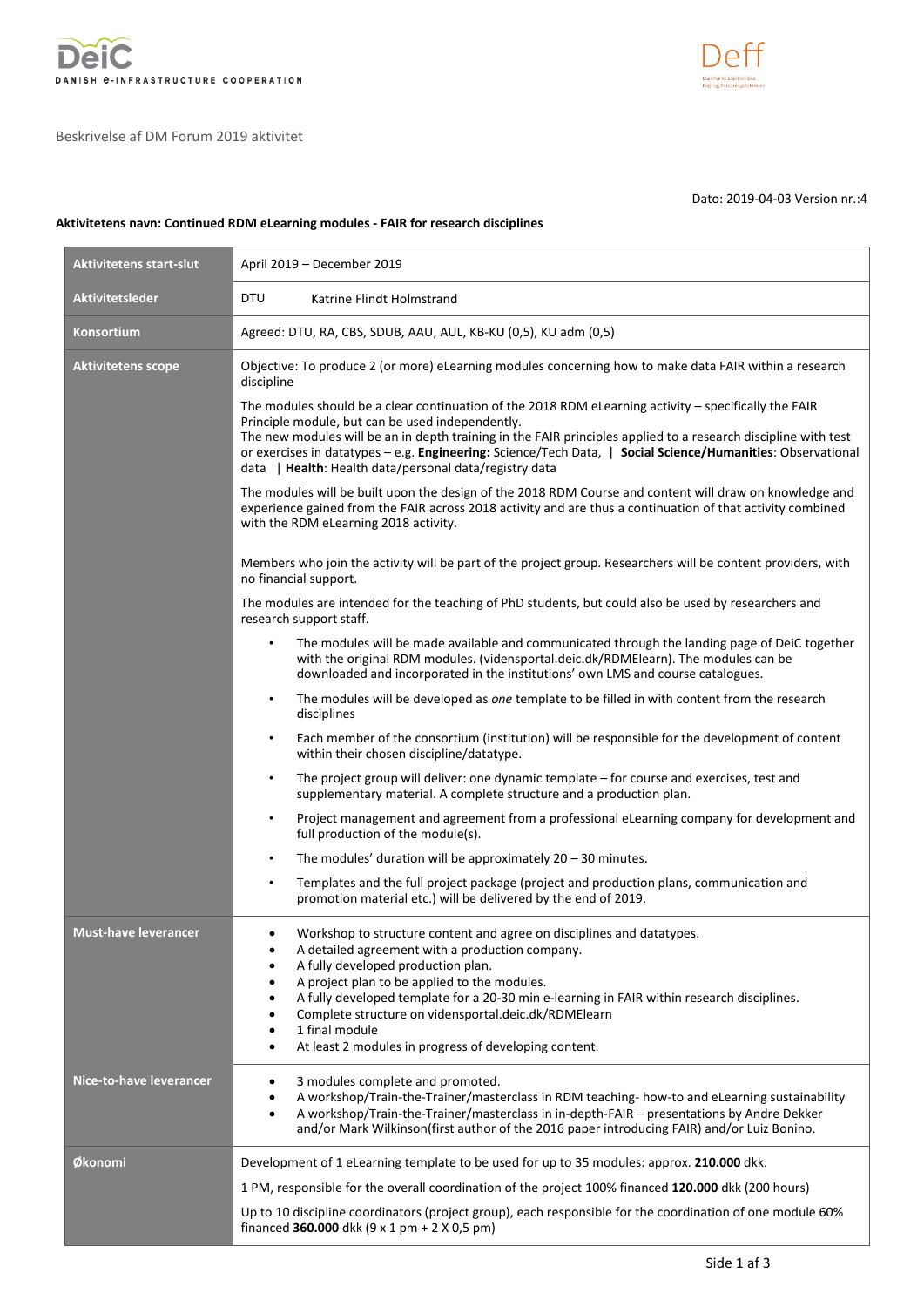



## Beskrivelse af DM Forum 2019 aktivitet

|                                | Operation budget for travel, meetings, a.o. 50.000 dkk<br>Masterclass/TtT 10.000 dkk |
|--------------------------------|--------------------------------------------------------------------------------------|
|                                | Total applied budget from DM Forum dkk. 750.000 dkk                                  |
| Tidspunkt for<br>leveranceplan | Start April 1st 2019 end December 31st 2019                                          |

**Projet timelin e**

| et.<br>lin. | <b>April</b>     | May                  | Juni                         | July    | Aug.    | Sept.      | Oct        | Nov.          | <b>Dec</b>                 |
|-------------|------------------|----------------------|------------------------------|---------|---------|------------|------------|---------------|----------------------------|
|             | Workshop         |                      |                              |         |         |            |            |               |                            |
|             | Set the<br>scene | Template<br>develop. | Template/conten<br>t Develop |         |         |            |            |               |                            |
|             |                  |                      |                              | Content | Content | Content    |            |               |                            |
|             |                  |                      |                              |         |         | Production | Production | <b>Review</b> |                            |
|             |                  |                      |                              |         |         |            |            | Comm.         | Comm.                      |
|             |                  |                      |                              |         |         |            |            |               | Delivery of full<br>packet |

## **Budgetskema**

| Projekttitel                                 | FAIReLearn         |
|----------------------------------------------|--------------------|
| Projektansvarlig (juridisk ansvarlig person) | Gitte Bruun Jensen |
| E-mail                                       | qibj@dtu.dk        |
| <b>Telefon</b>                               | 45 25 72 61        |

| Indtægter                  |     | <b>Budget 2019</b> |
|----------------------------|-----|--------------------|
| Egenfinansiering           | -kr | 240.000            |
| Ansøgt NDMF-tilskud        | kr  | 750.000            |
| Indtægter i alt inkl. moms | kr  | 990,000            |

| <b>Udgifter</b>                                   |    | <b>Budget 2019</b> |
|---------------------------------------------------|----|--------------------|
| Lønsum, projektdeltagelse                         | kr | 500.000            |
| Evt. overhead af projektdeltagelse                | kr | 100.000            |
| Lønsum projektdeltagelse + overhead hertil, i alt | kr | 600.000            |
| Lønsum, projektledelse                            | kr | 100.000            |
| Evt. overhead af projektledelse                   | kr | 20,000             |
| Lønsum projektledelse + overhead hertil, i alt    | kr | 120.000            |
| Udgifter til møder og rejser                      | kr | 50,000             |
| Udgifter til konsulentbistand                     | kr | 210,000            |
| Udgifter til Masterclass                          | kr | 10.000             |
|                                                   |    |                    |
| <b>Budgetteret Udgifter i alt inkl. moms</b>      | kr | 990.000            |
| Evt. noter til udgifter:                          |    |                    |

Konsulentbistand: Ekstern leverandør

TtT/ Masterclass: om læring og sustainability af Elæringsprojekter eller dybtegående FAIR - for Forums medlemmer og andre interesserede - ca 30 personer.